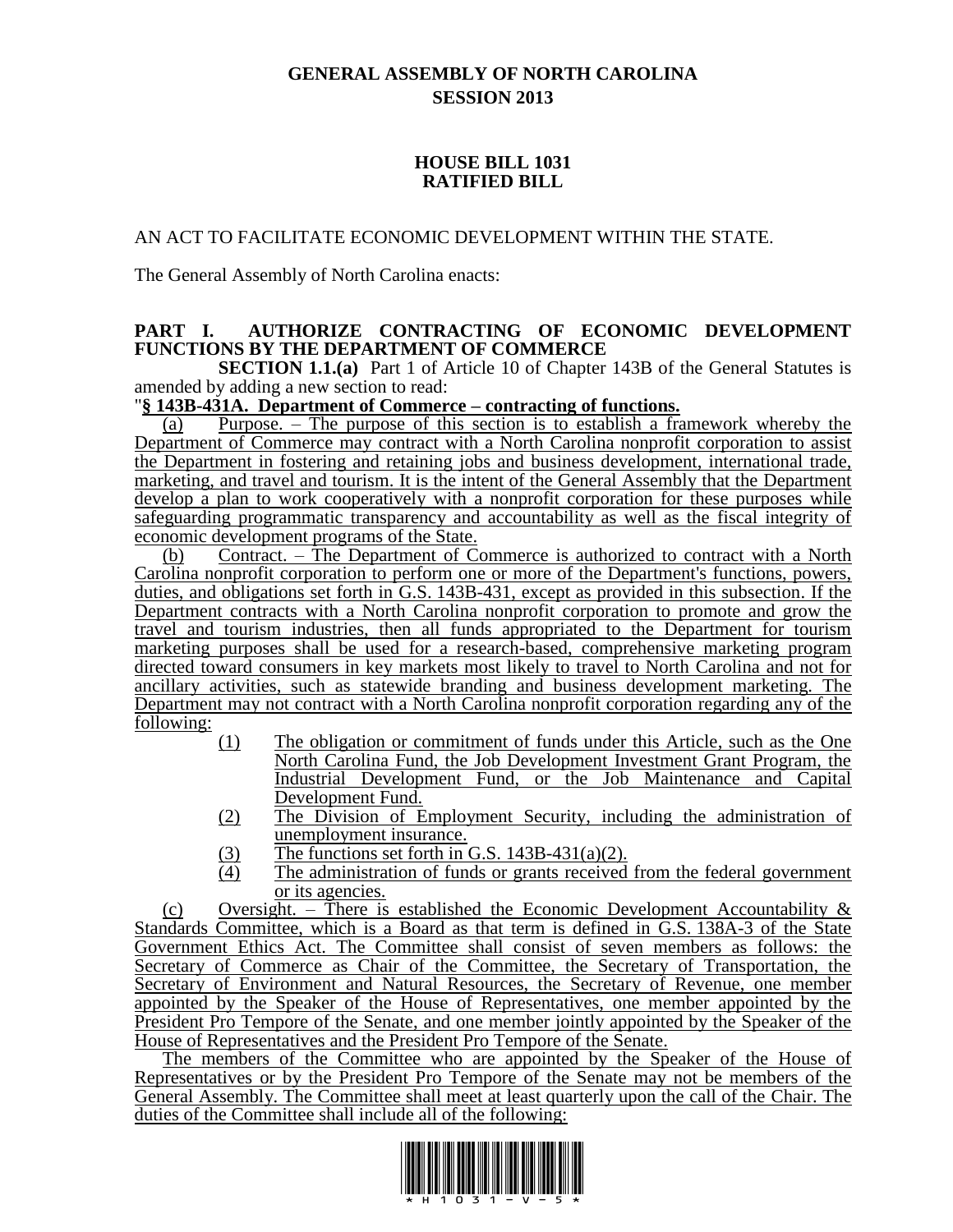- (1) Monitoring and oversight of the performance of a contract entered into pursuant to this section by the Department with a North Carolina nonprofit corporation.
- (2) Receiving, reviewing, and referring complaints regarding the contract or the performance of the North Carolina nonprofit corporation, as appropriate.
- (3) Requesting enforcement of the contract by the Attorney General or the Department.
- (4) Auditing, at least biennially, by the Office of State Budget and Management, State Auditor, or internal auditors of the Department, the records of the North Carolina nonprofit corporation with which the Department has contracted pursuant to this section during and after the term of the contract to review financial documents of the corporation, performance of the corporation, and compliance of the corporation with applicable laws.
- (5) Coordination of economic development grant programs of the State between the Department of Commerce, the Department of Transportation, and the Department of Environment and Natural Resources.
- (6) Any other duties deemed necessary by the Committee.

(d) Limitations. – Prior to contracting with a North Carolina nonprofit corporation pursuant to this section and in order for the North Carolina nonprofit corporation to receive State funds, the following conditions shall be met:

- (1) At least 45 days prior to entering into or amending in a nontechnical manner a contract authorized by this section, the Department shall submit the contract or amendment, along with a detailed explanation of the contract or amendment, to the Joint Legislative Commission on Governmental Operations and the Fiscal Research Division.
- (2) The nonprofit corporation adheres to the following governance provisions related to its governing board:
	- a. The board shall be composed of 17 voting members as follows: eight members and the chair appointed by the Governor, four members appointed by the Speaker of the House of Representatives, and four members appointed by the President Pro Tempore of the Senate. The Governor, the Speaker of the House of Representatives, and the President Pro Tempore of the Senate shall each use best efforts to select members so as to reflect the diversity of the State's geography. The Speaker of the House and the President Pro Tempore shall each select their appointed members so that one-fourth come from a development tier one area, one-fourth come from a development tier two area, and no two members come from the same Collaboration for Prosperity Zone. The Governor shall select appointed members so that two-ninths come from a development tier one area, two-ninths come from a development tier two area, and no more than two members come from the same Collaboration for Prosperity Zone. The Governor shall use best efforts to ensure that each member appointed by the Governor has expertise in one or more of the following areas:
		- 1. Agribusiness, as recommended by the Commissioner of Agriculture.
		-
		- Information technology.
		- <u>2. Financial services.<br>
		3. Information technology or l<br>
		5. Energy.<br>
		6. Manufacturing.<br>
		7. Military or defense<br>
		8. Tourism, as recom</u> Biotechnology or life sciences.
		- Energy.
		- Manufacturing.
		- Military or defense.
		- Tourism, as recommended by the North Carolina Travel and Tourism Coalition.
		- 9. Tourism, as recommended by the North Carolina Travel Industry Association.
	- b. The nonprofit corporation shall comply with the limitations on lobbying set forth in section 501(c)(3) of the Internal Revenue Code.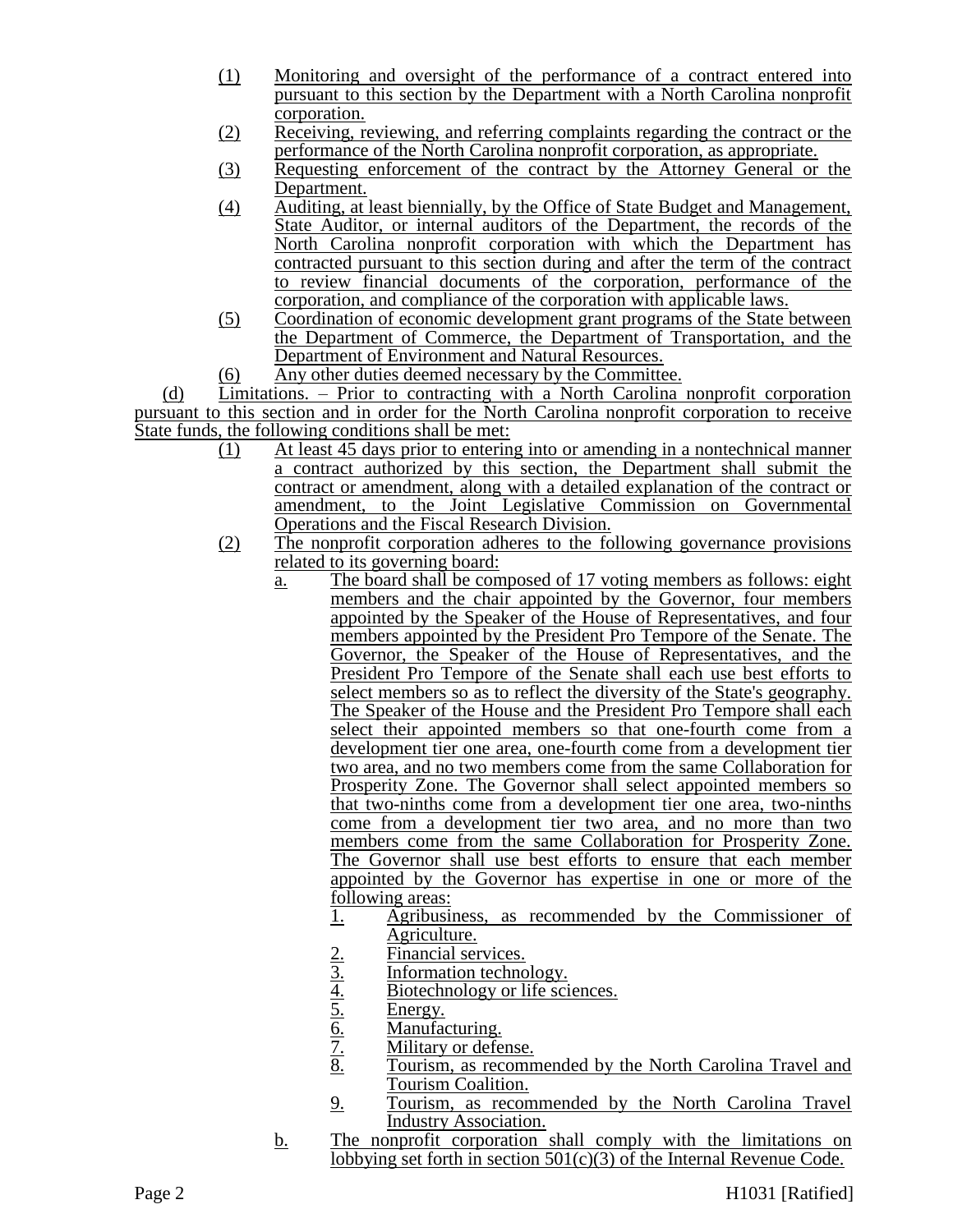- c. No State officer or employee may serve on the board.<br>d. The board shall meet at least quarterly at the call of
- The board shall meet at least quarterly at the call of its chair. Each quarter and upon request, the board shall report to the Chair of the Economic Development Accountability and Standards Committee on the progress of the State's economic development.
- e. The board is required to perform the following duties if the Department contracts pursuant to G.S. 143B-431A for the performance of the Secretary's responsibilities under performance of the Secretary's responsibilities under  $\overline{G}$ .S. 143B-434.01:
	- 1. To provide advice concerning economic and community development planning for the State, including a strategic business facilities development analysis of existing, available buildings or shell or special-use buildings and sites.
	- 2. To recommend economic development policy to the Secretary of Commerce, the General Assembly, and the Governor.
	- 3. To recommend annually to the Governor biennial and annual appropriations for economic development programs.
	- 4. To recommend how best to coordinate economic development efforts among the various agencies and entities, including those created by executive order of the Governor, that receive economic development appropriations, including the assignment of key responsibilities for different aspects of economic development and resource allocation and planning designed to encourage each agency to focus on its area of primary responsibility and not diffuse its resources by conducting activities assigned to other agencies.
- (3) The amount of State funds that may be used for the annual salary of any one officer or employee of the nonprofit corporation with which the Department contracts pursuant to this section shall not exceed the greater of (i) one hundred twenty thousand dollars (\$120,000) or (ii) the amount most recently set by the General Assembly in a Current Operations Appropriations Act. Members of the governing board may receive only per diem and allowances pursuant to G.S. 138-5.
- (4) The nonprofit corporation shall have received from fundraising efforts and sources, other than State funds, an amount totaling at least two hundred fifty thousand dollars (\$250,000) to support operations and functions of the corporation.

(e) Mandatory Contract Terms. – Any contract entered into under this section must include all of the following:

- (1) A provision requiring the North Carolina nonprofit corporation provide to the Joint Legislative Economic Development and Global Engagement Oversight Committee, the Department of Commerce, and the Fiscal Research Division a copy of the corporation's annual audited financial statement within seven days of issuance of the statement.
- (2) A provision requiring the nonprofit corporation to provide by September 1 of each year, and more frequently as requested, a report to the Department on prior State fiscal year program activities, objectives, and accomplishments and prior State fiscal year itemized expenditures and fund sources. The report shall also include all of the following:
	- a. Jobs anticipated to result from efforts of the nonprofit corporation. This includes project leads that were not submitted to the Department for possible discretionary incentives pursuant to Chapter 143B of the General Statutes.
	- b. Developed performance metrics of economic development functions itemized by county, by development tier area designation, as defined by G.S. 143B-437.08, and by Collaboration for Prosperity Zones created pursuant to G.S. 143B-28.1.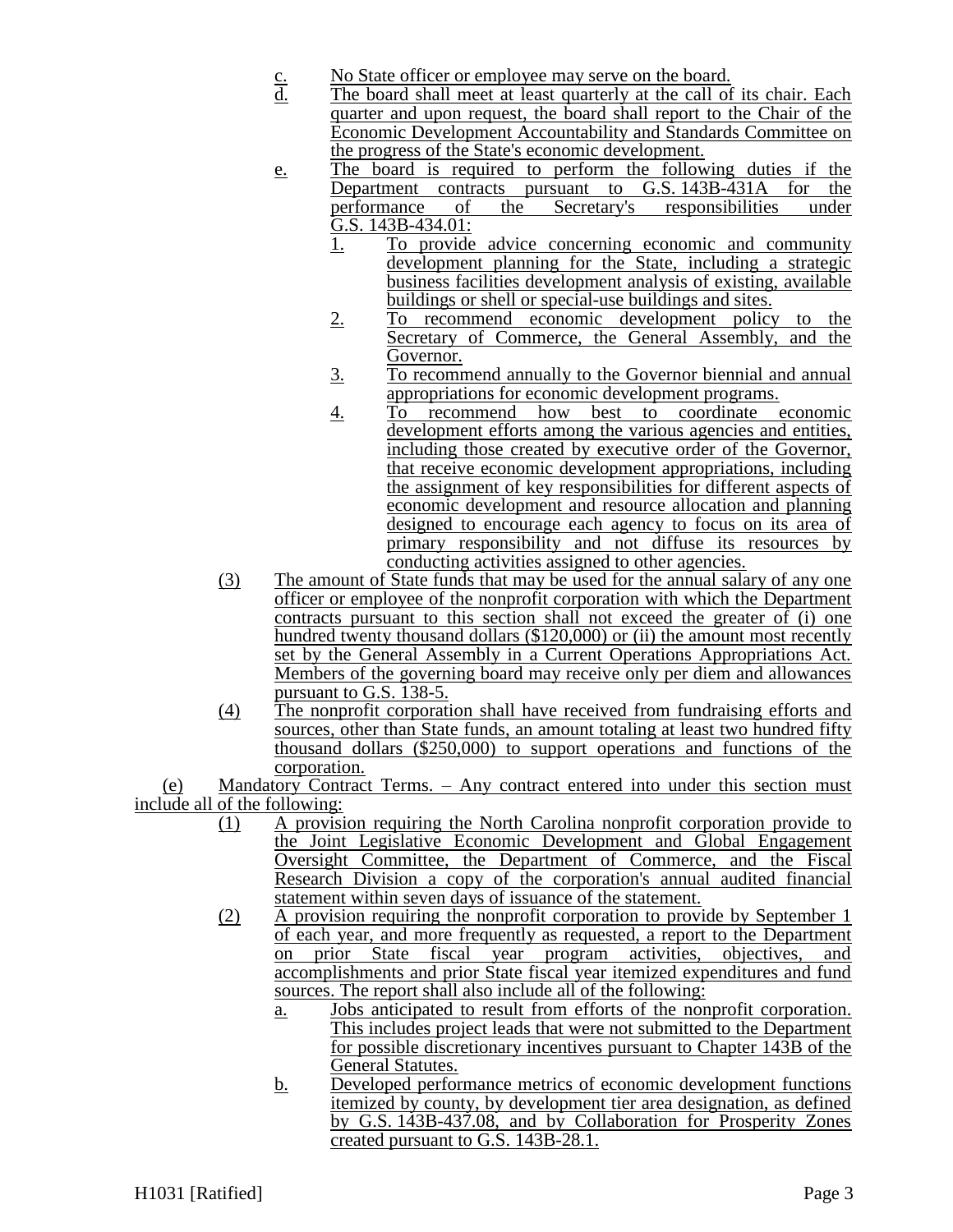- c. Any proposed amendments to the areas of expertise required to be represented on the governing board of the nonprofit corporation.
- d. A detailed explanation of how annual salaries are determined, including base pay schedules and any additional salary amounts or bonuses that may be earned as a result of job performance. The explanation shall include the proportion of State and private funds for each position and shall include the means used by the nonprofit corporation to foster employee efforts for economic development in rural and low-income areas in the State. Any bonuses paid to employees shall be based upon overall job performance and not be based on a specific project lead.
- Any other information requested by the Department.
- (3) A provision providing that, upon termination of the contract, or upon dissolution of, or repeal by the General Assembly of, the charter of the nonprofit corporation with which the Department has contracted under this section, all assets and funds of the nonprofit corporation, including interest on funds, financial and operational records, and the right to receive future funds pursuant to the contract, will be surrendered to the Department within 30 days of the termination, dissolution, or repeal. During the 30-day period, the corporation may not further encumber any assets or funds. For purposes of this subdivision, assets and funds of the nonprofit corporation include assets and funds of any subsidiary or affiliate of the nonprofit corporation. An affiliate of the nonprofit corporation exists when both are directly or indirectly controlled by the same parent corporation or by the same or associated financial interests by stock ownership, interlocking directors, or by any other means whatsoever, whether the control is direct or through one or more subsidiary, affiliated, or controlled corporations.
- (4) A provision providing that the nonprofit corporation shall adopt and publish a resolution or policy containing a conflict of interest policy and gift policy to guide actions by the governing board members, officers, and employees of the nonprofit corporation in the performance of their duties.
- (5) The conflict of interest policy required by subdivision (4) of this subsection shall contain at a minimum the information in this subdivision. No subject person of the nonprofit corporation may take any official action or use the subject person's official position to profit in any manner the subject person, the subject person's immediate family, a business with which the subject person or the subject person's immediate family has a business association, or a client of the subject person or the subject person's immediate family with whom the subject person, or the subject person's immediate family, has an existing business relationship. No subject person shall attempt to profit from a proposed project lead if the profit is greater than that which would be realized by other persons living in the area where the project lead is located. If the profit under this subdivision would be greater for the subject person than other persons living in the area where the project lead is located, not only shall the subject person abstain from voting on that issue, but once the conflict of interest is apparent, the subject person shall not discuss the project lead with any other subject person or representative of the Department except to state that a conflict of interest exists. Under this subdivision, a subject person is presumed to profit if the profit would be realized by the subject person, the subject person's immediate family, a business with which the subject person or the subject person's immediate family has a business association, or a client of the subject person or the subject person's immediate family with whom the subject person, or the subject person's immediate family, has an existing business relationship with a company that is the subject of a proposed project lead. No subject person, in contemplation of official action by the subject person, or in reliance on information that was made known to the subject person in the subject person's official capacity and that has not been made public, shall (i) acquire a pecuniary interest in any property, transaction, or enterprise or gain any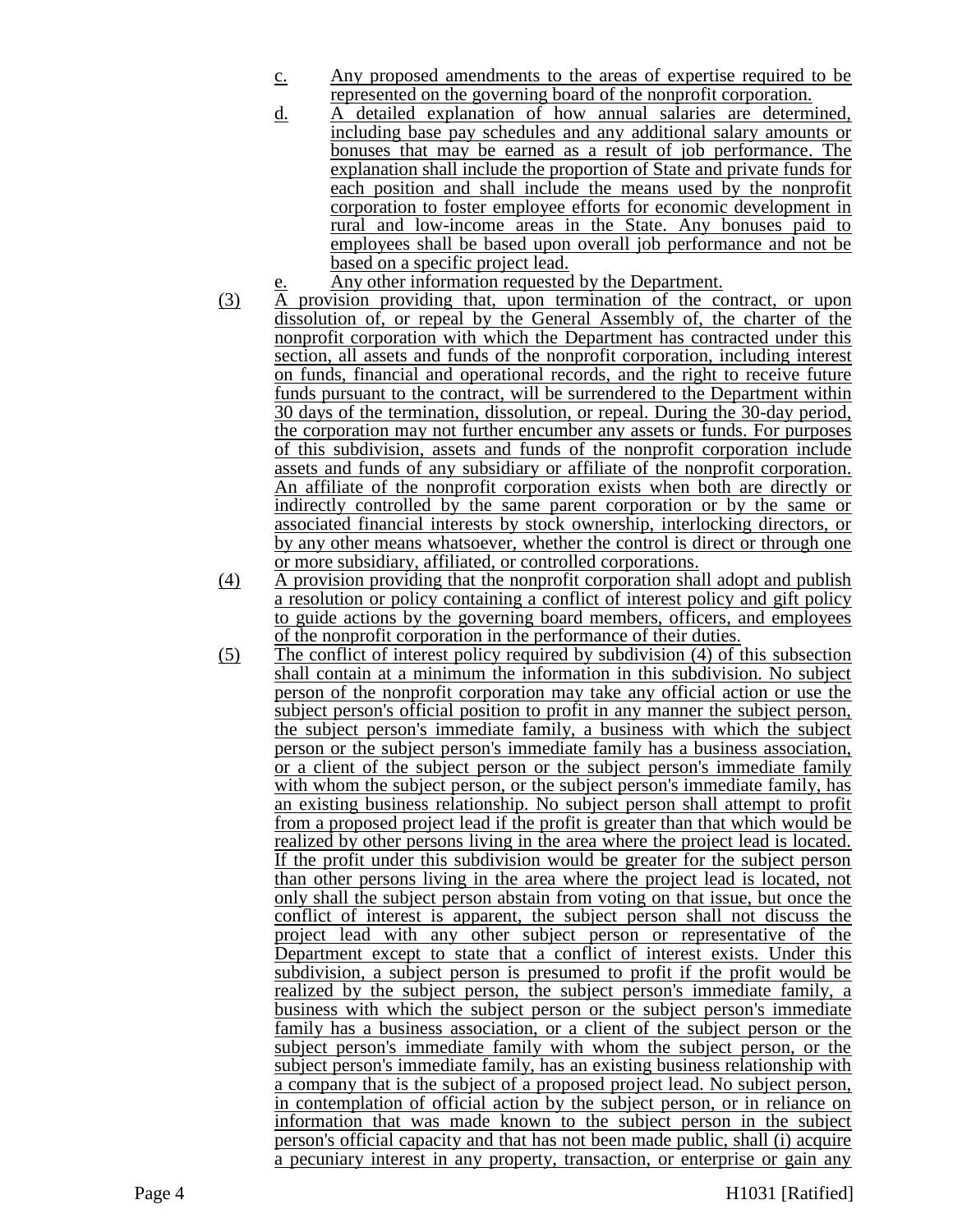pecuniary benefit that may be affected by such information or official action or (ii) intentionally aid another to do any of the above acts. As used in this subdivision, the following terms mean:

- a. Board. The governing board of the nonprofit corporation with which the Department contracts pursuant to this section.
- b. Board member. A member of the board.
- $\overline{c}$ . Business association. A director, employee, officer, or partner of a business entity, or owner of more than ten percent  $(10\%)$  interest in any business entity.
- d. Subject person. A board member, officer, or employee of the nonprofit corporation.
- e. Department. The Department of Commerce.<br><u>f.</u> Immediate family. Spouse, children, parents,
- Immediate family. Spouse, children, parents, brothers, and sisters.
- g. Official action. Actions taken in connection with the subject person's duties, including, but not limited to, voting on matters before the board, proposing or objecting to proposals for economic development actions by the Department, discussing economic development matters with other subject persons or Department staff in an effort to further the matter after the conflict of interest has been discovered, or taking actions in the course and scope of the position as a subject person and actions leading to or resulting in profit.
- h. Profit. Receive monetary or economic gain or benefit, including an increase in value whether or not recognized by sale or trade.
- (6) The gift policy required by subdivision (4) of this subsection shall at a minimum prohibit an employee, officer, or member of the board of the corporation from knowingly accepting a gift from a person whom the employee, officer, or member of the board knows or has reason to know (i) is seeking to do business of any kind in the State or (ii) has financial interests that may be substantially and materially affected, in a manner distinguishable from the public generally, by the performance or nonperformance of official duties of the employee, officer, or member of the board. This prohibition shall not apply to either of the following:
	- a. Gifts given to the employee, officer, or member of the board where the gift is food or beverages, transportation, lodging, entertainment or related expenses associated with industry recruitment, promotion of international trade, or the promotion of travel and tourism, and the employee, officer, or member of the board is responsible for conducting the business on behalf of the State, provided (i) the employee, officer, or member of the board did not solicit the gift and did not accept the gift in exchange for the performance or nonperformance of corporate duties, and (ii) the employee, officer, or member of the board reports electronically to the corporation within 30 days of receipt of the gift, including a description and value of the gift and a description of how the gift contributed to industry recruitment, promotion of international trade, or the promotion of travel and tourism.
	- b. Gifts of personal property valued at less than one hundred dollars (\$100.00) given to the employee, officer, or member of the board in the commission of corporate duties if the gift is given as a personal gift in another country as part of an overseas trade mission and the giving and receiving of such personal gifts is considered a customary protocol in the other country.
- (7) A provision providing that the nonprofit corporation maintain a record containing the name of all persons who have contributed to the nonprofit corporation, the date of each contribution, and the aggregate total of all contributions to the nonprofit corporation. The nonprofit corporation shall include the record in the report required to be filed with the Department pursuant to subdivision (2) of subsection (e) of this section.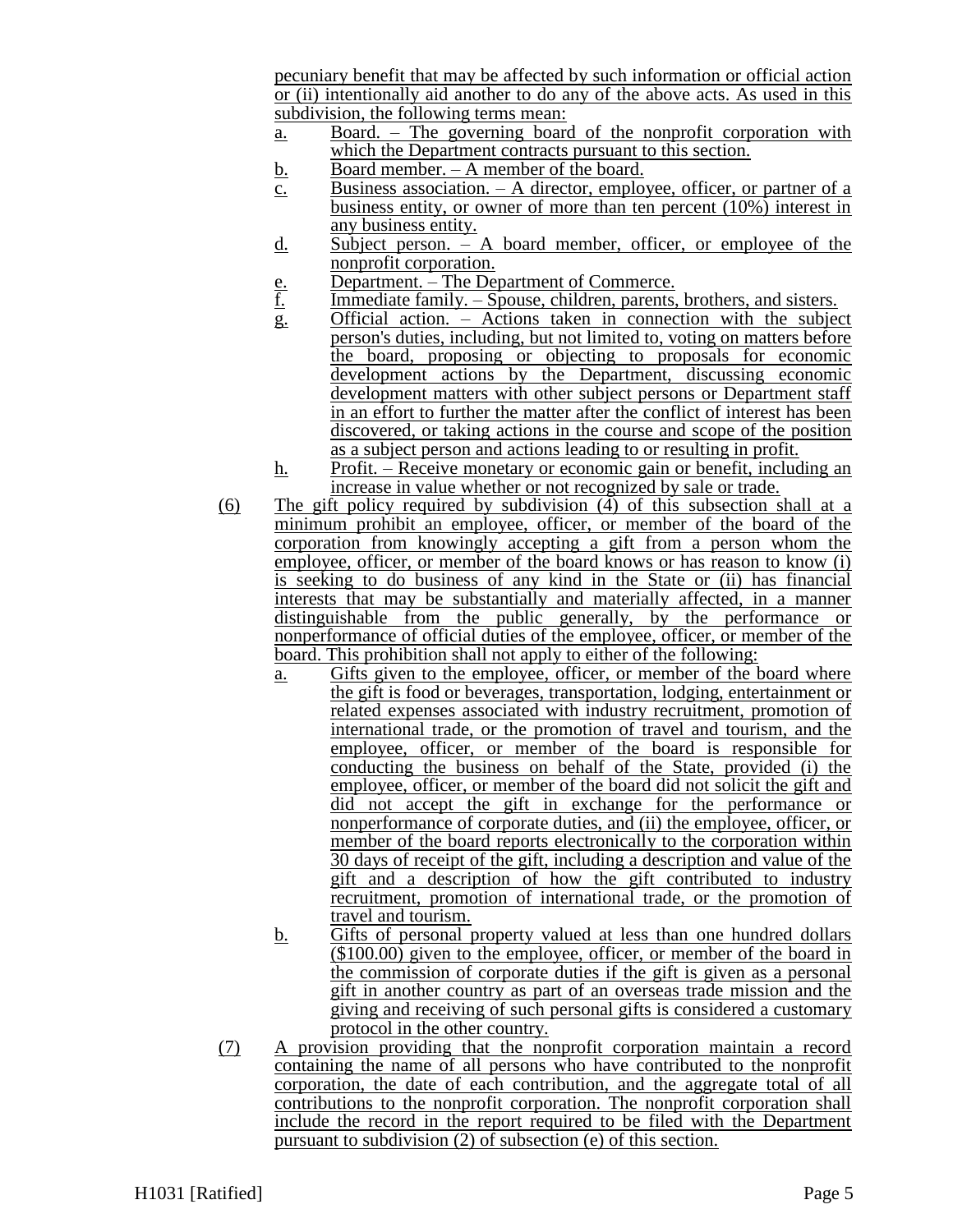- (8) A provision requiring the nonprofit corporation to maintain separate accounting records for and separate accounts for State and private funds and prohibiting any commingling of State and private funds. Records and accounts must be maintained according to generally accepted accounting principles.
- (9) A provision stating that the nonprofit corporation will not engage in the awarding of grants of the public or private funds of the nonprofit corporation.
- (10) A provision limiting the term of the contract to no more than five years. The term of the contract may be extended in one-year increments up to four times after no less than four-fifths of the original contract term has passed. A contract extension may not extend the remaining term of the contract, including the term of the extension, to more than two years. Nothing in this subdivision shall be construed as a prohibition against entering into a new contract with the nonprofit corporation.
- (11) A provision prohibiting the use of State funds for the severance pay of the chief executive officer and other officers of the nonprofit corporation and otherwise limiting the severance pay from funds other than State funds to no more than the lesser of the following:
	- a. The salary limitation contained in subdivision (3) of subsection (d) of this section.
	- b. The salary limitation contained in subdivision (3) of subsection (d) of this section multiplied by a fraction, the numerator of which is the number of whole years the chief officer has been chief officer of the corporation and the denominator of which is four.
- (12) A provision requiring annual certification by the nonprofit corporation that it is in compliance with the following:
	- a. The requirements of Chapter 55A of the General Statutes.
	- $\overline{b}$ . The requirements of each of the provisions listed in subsection (e) of this section. For any provision in this subsection that the nonprofit corporation did not comply with, the corporation shall provide a detailed explanation of the circumstances and time of the noncompliance.
- (13) A provision requiring the nonprofit corporation to comply with and perform the duties set out in G.S. 143B-434.2 in the event the Department contracts with the nonprofit corporation to promote and market tourism.
- (14) A provision requiring the nonprofit corporation to receive from fund-raising efforts and sources other than State funds an amount totaling at least five million seven hundred fifty thousand dollars (\$5,750,000) during the term of the contract to support operations and functions of the corporation. The corporation shall raise at least seven hundred fifty thousand dollars (\$750,000) during the first year of the term of the contract and shall raise at least one million two hundred fifty thousand dollars (\$1,250,000) during each subsequent year of the term of the contract. Amounts raised prior to entering the contract or during a year preceding the current year of the contract shall not apply to the amount required to be raised during the current year.
- (15) A provision that the limitation of G.S. 143C-6-8 applies.
- (16) For any entity reported pursuant to subdivision (6) of subsection (f) of this section for a gift, contribution, or item or service of value for which fair market value exceeds one thousand dollars (\$1,000) and was not paid, a provision requiring the nonprofit corporation to publish within seven days of the award: (i) the entity, (ii) the fair market value and description of that which was received from the entity by the nonprofit corporation or the affiliate entity of the corporation, and (iii) the date and amount of the award to the entity. This publication requirement is satisfied if the Department publishes the information required in this subdivision within seven days of the award either separately or as part of a press release concerning the award.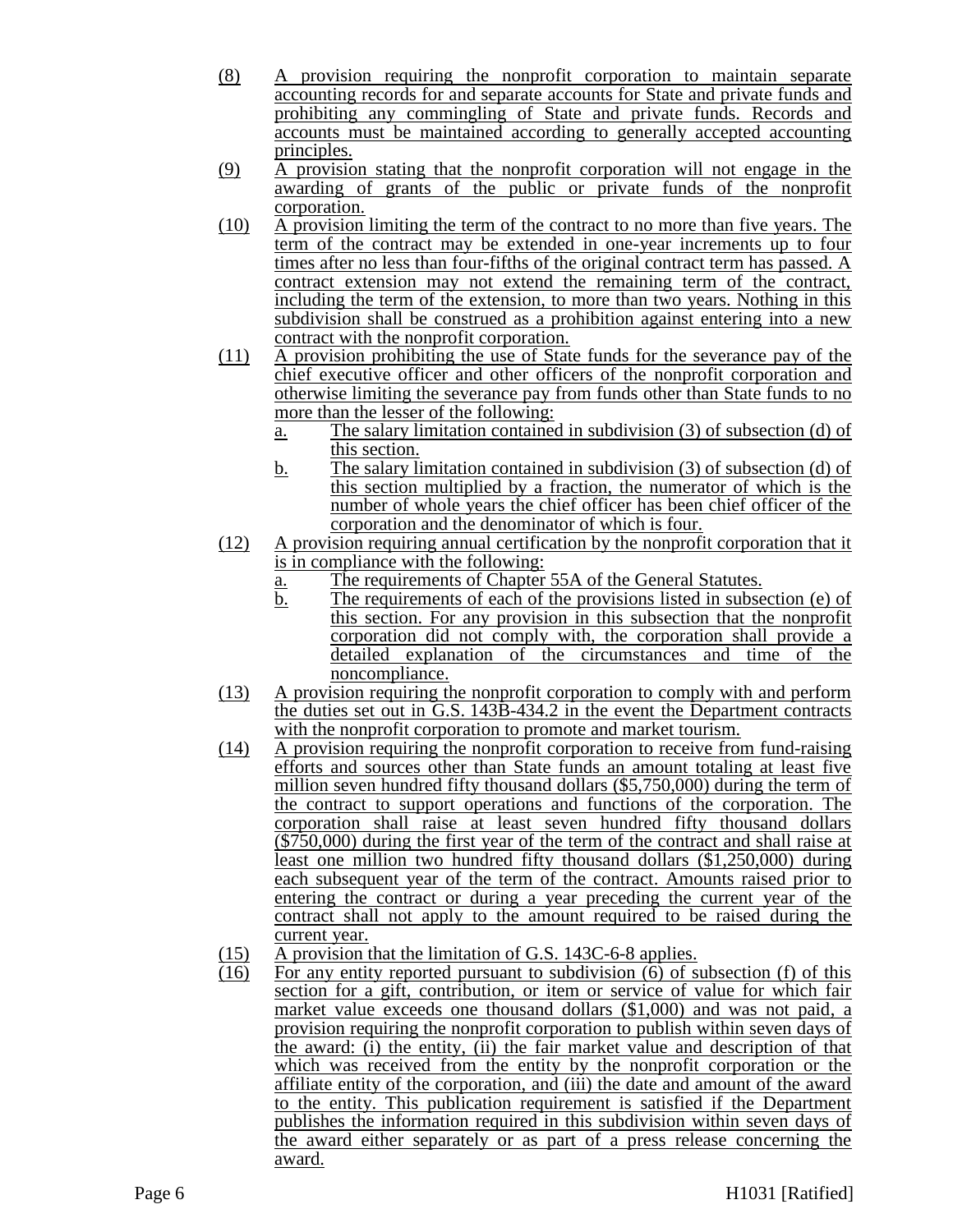(f) Report. – By September 30 of each year, and more frequently as requested, the Department shall submit a report to the Joint Legislative Commission on Governmental Operations, the Joint Legislative Economic Development and Global Engagement Oversight Committee, and the Fiscal Research Division on any performance for which the Department has contracted pursuant to this section. The report shall contain, at a minimum, each of the following:

- (1) A copy of the most recent report required by the Department pursuant to subdivision  $(2)$  of subsection  $(e)$  of this section.
- (2) An executive summary of the report required by subdivision (1) of this subsection.
- (3) A listing of each entity referred to the Department by a North Carolina nonprofit corporation with which the Department contracts pursuant to this section and any other information the Secretary determines is necessary or that is specifically requested in writing.
- (4) An explanation of the response by the Department to any notifications of noncompliance submitted to the Department by the nonprofit corporation, as required by G.S. 143B-431A(e), including actions taken by the Department to prevent repeat or similar instances of noncompliance.
- (5) For each activity in which the Secretary of Commerce solicits funds for the corporation, as permitted by subsection (i) of this section, a listing of each activity, including the date and the name of each person or entity from whom funds were solicited.
- (6) If the nonprofit corporation or any affiliated entity of the corporation has received, directly or indirectly, any gift, contribution, or item or service of value for which fair market value was not paid and if an entity making the gift or contribution receives an award, a list of the entity and the amount of the award.

(g) Public Funds. – A North Carolina nonprofit corporation with which the Department contracts pursuant to this section shall comply with the requirements provided in this subsection regarding the use of State funds.

- (1) Interest earned on State funds after receipt of the funds by the nonprofit corporation shall be used for the same purposes for which the principal was to be used.
- (2) The travel and personnel policies and regulations of the State of North Carolina Budget Manual limiting reimbursement for expenses of State employees apply to reimbursements for expenses of officers, employees, or members of a governing board of the nonprofit corporation. Deviations from the policies and regulations shall be approved by the Secretary.
- (3) State funds shall not be used to hire a lobbyist.

(h) Applicable Laws. – A North Carolina nonprofit corporation with which the Department contracts pursuant to this section is subject to the requirements of (i) Chapter 132 of the General Statutes and (ii) Article 33C of Chapter 143 of the General Statutes. Officers, employees, and members of the governing board of the corporation are public servants, as defined in G.S. 138A-3, and are subject to the requirements of Chapter 138A of the General Statutes. Officers, members of the governing board, and employees of the corporation whose annual compensation is equal to or greater than sixty thousand dollars (\$60,000) are subject to G.S. 138A-22.

(i) Prohibition. – A State officer or employee, other than the Secretary of Commerce, shall not solicit funds for a North Carolina nonprofit corporation with which the Department contracts pursuant to this section. The Secretary of Commerce may solicit funds for the nonprofit corporation pursuant to G.S. 138A-31(b)(5).

(j) Benefits. – An officer, employee, or member of a governing board of a North Carolina nonprofit corporation with which the Department contracts pursuant to this section is not a State employee, is not covered by Chapter 126 of the General Statutes, and is not entitled to State-funded employee benefits, including membership in the Teachers' and State Employees' Retirement System and the State Health Plan for Teachers and State Employees."

(k) Raised Funds. – For funds raised from sources other than State funds by the nonprofit corporation, at least twenty-five percent (25%) of the funds shall be used for the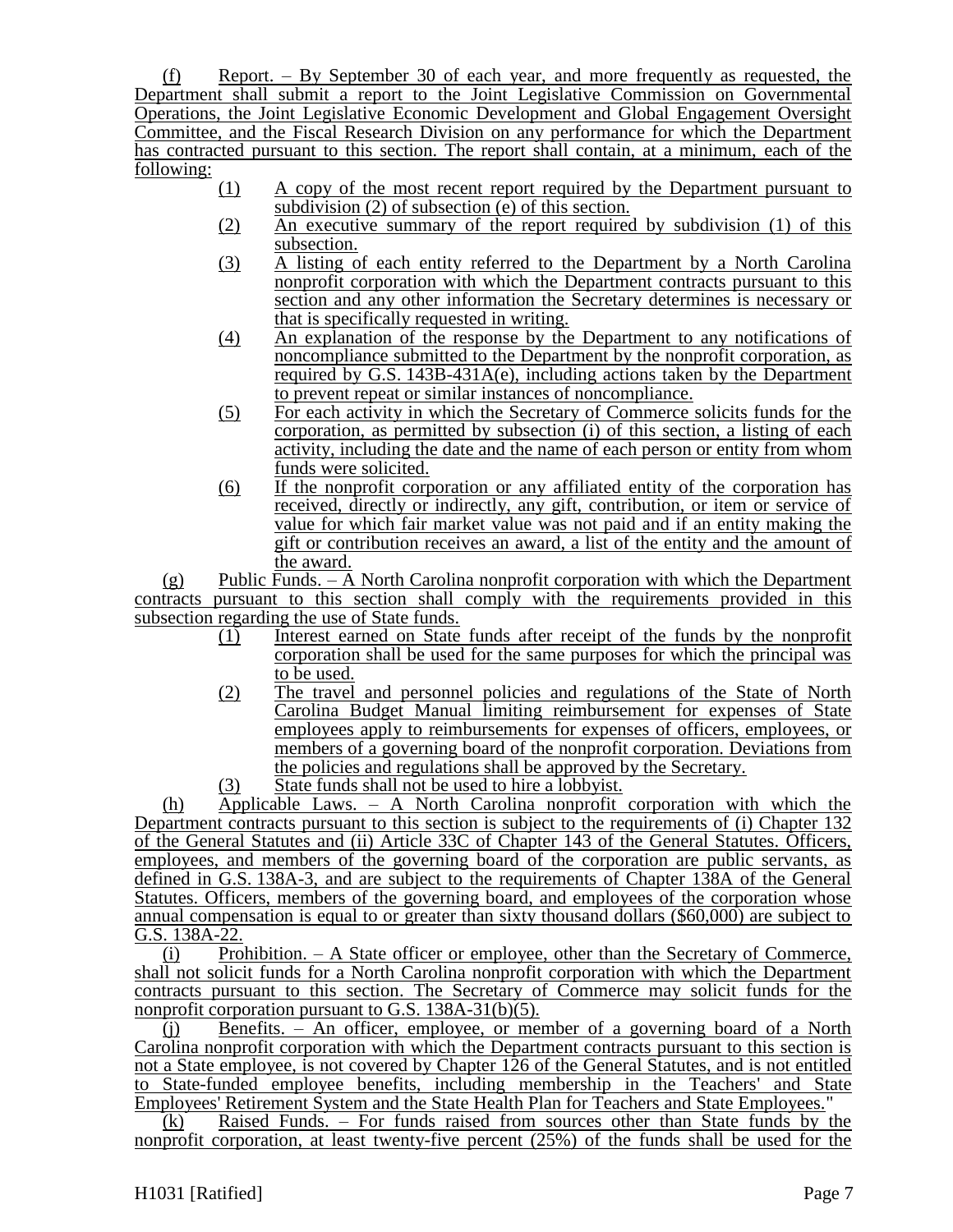benefit of or for salaried positions located in or working solely on development in development tier one or two areas, as defined in G.S. 143B-437.08."

**SECTION 1.1.(b)** G.S. 143B-431A(i), as enacted by this act, does not apply to employees of the Department of Commerce, other than employees involved in the recommendation and administration of State economic development incentive programs, prior to the time the Department contracts with a North Carolina nonprofit corporation pursuant to this act.

## **SECTION 1.1.(c)** G.S. 132-6(d) reads as rewritten:

"(d) Notwithstanding the provisions of subsections (a) and (b) of this section, public records relating to the proposed expansion or location of specific business or industrial projects may be withheld so long as their inspection, examination or copying would frustrate the purpose for which such public records were created; provided, however, that nothing herein shall be construed to permit the withholding of public records relating to general economic development policies or activities. Once the State, a local government, or the specific business has announced a commitment by the business to expand or locate a specific project in this State or a final decision not to do so and the business has communicated that commitment or decision to the State or local government agency involved with the project, and that the business will receive a discretionary incentive for the project pursuant to Chapter 143B of the General Statutes, the provisions of this subsection allowing public records to be withheld by the agency no longer apply. If the specific business has requested discretionary incentives for the project pursuant to Chapter 143B of the General Statutes, but decides to not expand or locate the project in this State or does not receive such discretionary incentives, then the only records that are subject to disclosure pursuant to this Chapter are the records submitted to the Department of Commerce by the nonprofit corporation with which the Department contracts pursuant to G.S. 143B-431A. If a business decides to expand or locate a specific project in this State, but the nonprofit corporation with which the Department contracts pursuant to G.S. 143B-431A does not submit any documentation to the Department regarding a request for any discretionary incentives by the State pursuant to Chapter 143B of the General Statutes, and the business does not receive any such discretionary incentives, then any records regarding such project are not subject to disclosure pursuant to this Chapter. Once the provisions of this subsection no longer apply, the agency shall disclose as soon as practicable, and within 25 business days, public records requested for the announced project that are not otherwise made confidential by law. An announcement that a business or industrial project has committed to expand or locate in the State shall not require disclosure of local government records relating to the project if the business has not selected a specific location within the State for the project. Once a specific location for the project has been determined, local government records must be disclosed, upon request, in accordance with the provisions of this section. For purposes of this section, "local government records" include records maintained by the State that relate to a local government's efforts to attract the project."

**SECTION 1.2.(a)** G.S. 143B-434 is repealed.

**SECTION 1.2.(b)** G.S. 143B-434.01 reads as rewritten:

## "**§ 143B-434.01. Comprehensive Strategic Economic Development Plan.**

- (a) Definitions. The following definitions apply in this section:
	- (1) Board. The Economic Development Board.
	- …
	- (6) Secretary. The Secretary of Commerce or the governing board of a North Carolina nonprofit corporation with which the Department contracts pursuant to G.S. 143B-431A for the performance of the Secretary's responsibilities under this section.

(b) Board to Prepare Plan. – The Board Secretary shall prepare review and update the existing Plan by April 1, 1994.on or before April 1 of each year. The Board shall review and update this Plan by April 1 of each year. The original Plan shall cover a period of four years and each annual update shall extend the time frame by one year so that a four-year plan is always in effect. The Board-Secretary shall provide copies of the Plan and each annual update to the Governor and the Joint Legislative Commission on Governmental Operations. The Plan shall encompass all of the components set out in this section.

 $(c)$  Purpose. – The purpose of this section is to require the Board-Secretary to apply strategic planning principles to its economic development efforts. This requirement is expected to result in: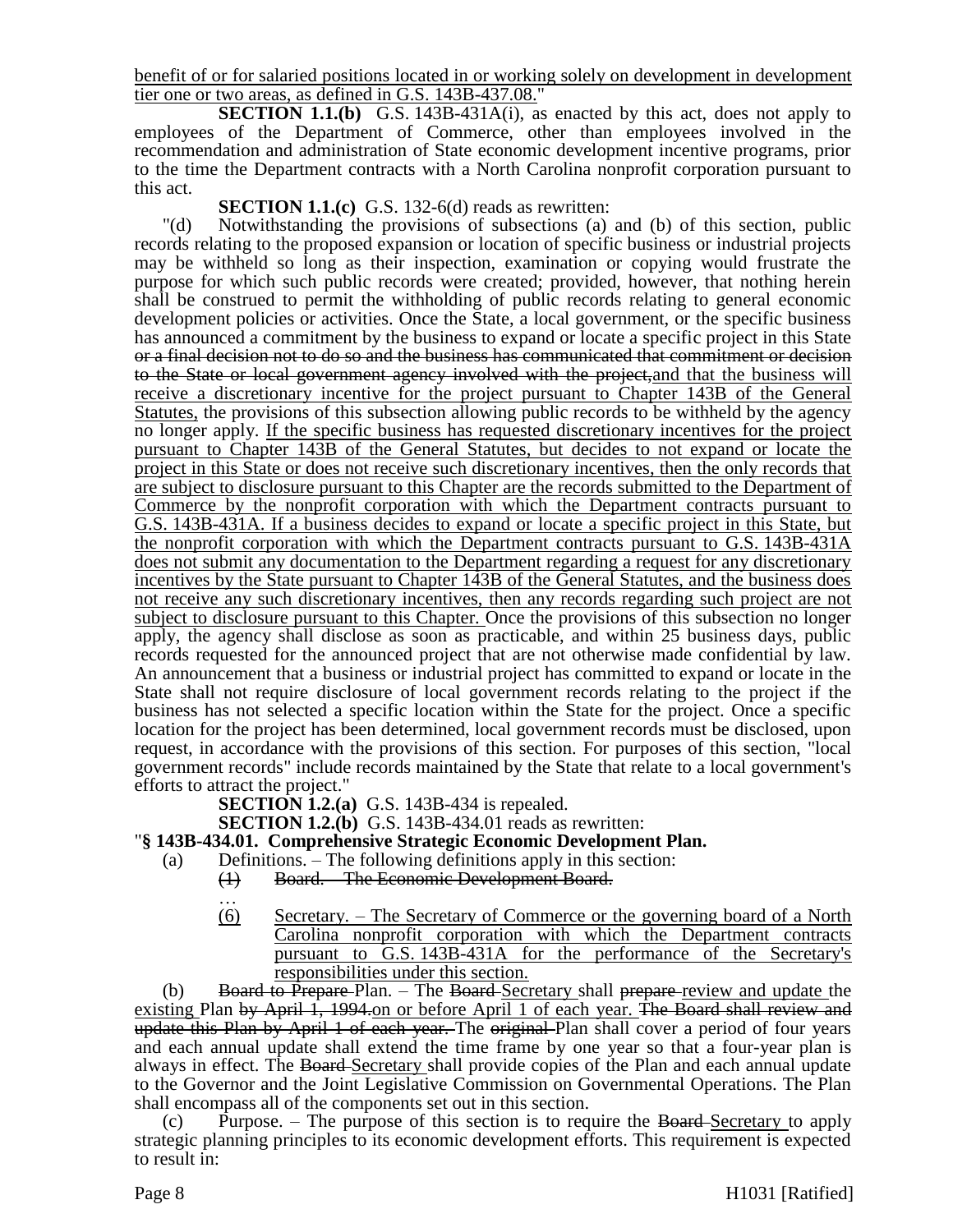- (1) The selection of a set of priority development objectives that recognizes the increasingly competitive economic environment and addresses the changing needs of the State in a more comprehensive manner.
- 

(2) The effective utilization of available and limited resources.<br>
(3) A commitment to achieve priority objectives and to sustain A commitment to achieve priority objectives and to sustain the process.

- (d) (1) Public and Private Input. At each stage as it develops and updates the Plan, the Board Secretary shall solicit input from all parties involved in economic development in North Carolina, including:
	- a. Each of the programs and organizations that, for State budget purposes, identifies economic development as one of its global goals.
	- b. Local economic development departments and regional economic development organizations.
	- c. The Board of Governors of The University of North Carolina.
	- (2) The Board Secretary shall also hold hearings in each of the Regions to solicit public input on economic development before the initial Plan is completed. The purposes of the public hearings are to:
		- a. Assess the strengths and weaknesses of recent regional economic performance.
		- b. Examine the status and competitive position of the regional resource base.
		- c. Identify and seek input on issues that are key to improving the economic well-being of the Region.

The Board Secretary shall hold additional hearings from time to time to solicit public input regarding economic development activities.

(3) Each component of the Plan shall be based on this broad input and, to the extent possible, upon a consensus among all affected parties. The Board Secretary shall coordinate its planning process with any State capital development planning efforts affecting State infrastructure such as roads and water and sewer facilities.

(e) Environmental Scan. – The first step in developing the Plan shall be to develop an environmental scan based on the input from economic development parties and the public and on information about the economic environment in North Carolina. To prepare the scan, the **Board**-Secretary shall gather the following-information required in this subsection and ensure that the information is updated periodically. The updated information may be provided in whatever format and through whatever means is most efficient. The information required to prepare the scan includes all of the following:

… (f) Repealed by Session Laws 2012-142, s. 13.4(a), effective July 1, 2012.

(g) Vision and Mission Statements. – The Board-Secretary shall develop a vision statement for economic development that would describe the preferred future for North Carolina and what North Carolina would be like if all economic development efforts were successful. The Board Secretary shall then develop a mission statement that outlines the basic purpose of each of North Carolina's economic development programs. Because special purpose nonprofit organizations are uniquely situated to conduct the entrepreneurial and high-risk activity of investing in and supporting new business creation in the State, they should be assigned a dominant role in this key component of economic development activity.

(h) Goals and Objectives. – The Board-Secretary, using data from the public input and the environmental scan, shall formulate a list of goals and objectives. Goals shall be long-range, four years or more, and shall address both needs of economically distressed Regions and counties as well as opportunities for Regions and counties not distressed. The goals shall be developed with realism but should also be selected so as to encourage every Region and county within the State to develop to its maximum potential. Objectives shall be one year or less in scope and shall, if achieved, lead to the realization of the goals formulated by the Board-Secretary as provided in this section.

Both goals and objectives should be stated largely in economic terms, that is, they should be related to specific population, employment, demographic targets, or economic sector targets. Both efficiency and equity considerations are to be addressed and balanced with special emphasis placed on the needs of disadvantaged or economically distressed populations and communities. The goals and objectives should not state how the economic targets are to be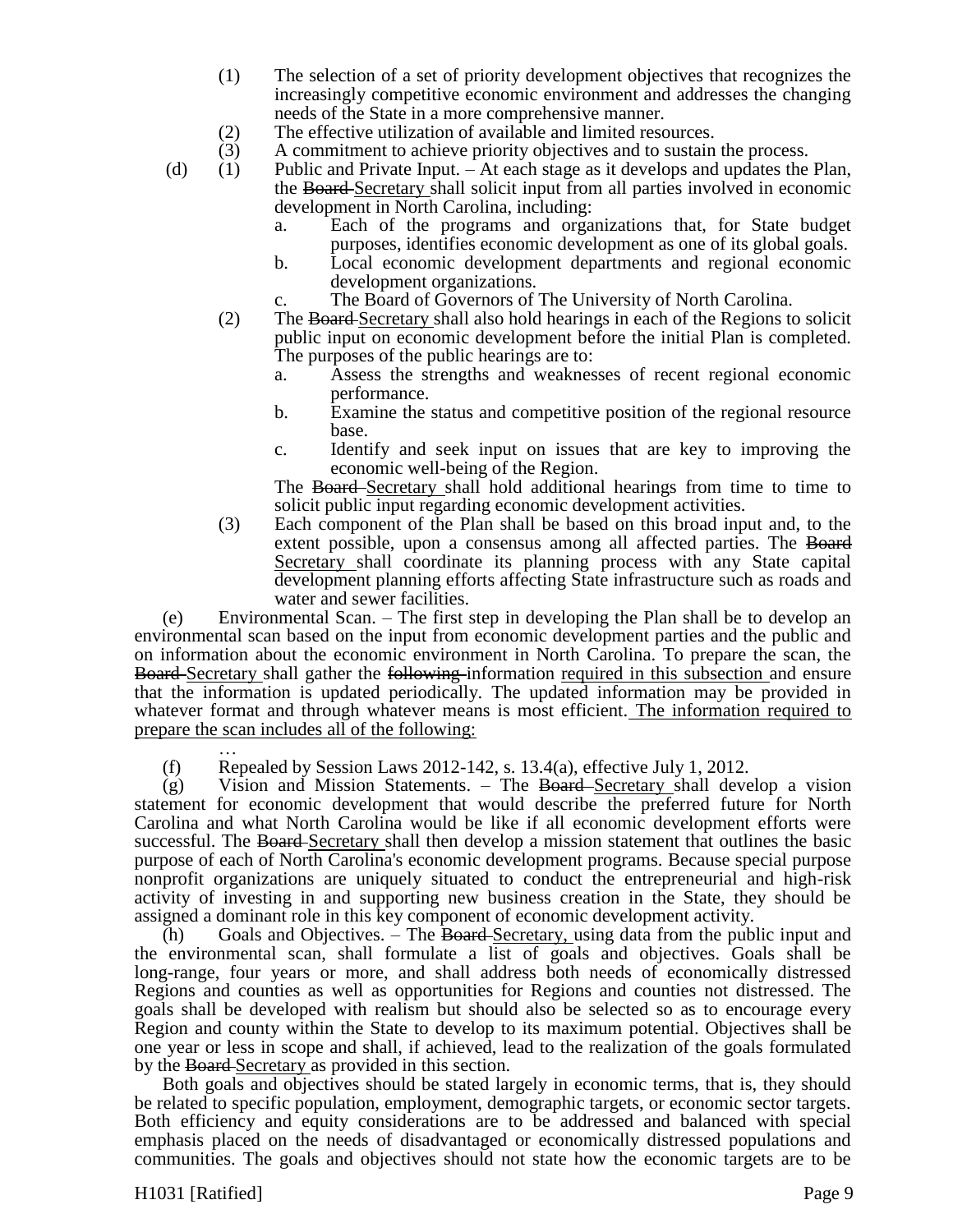reached, but rather what the economic conditions will be if they are obtained. So that the progress of North Carolina's economic development efforts can be monitored, the Board Secretary shall set objectives for each goal that allow measurement of progress toward the goal. Objectives should be quantifiable and time-specific in order to serve as performance indicators.

…  $(i)$  Implementation Plan. – Based upon all of the foregoing steps, the Board-Secretary shall establish an implementation plan assigning to the appropriate parties specific responsibilities for meeting measurable objectives. The implementation plan shall contain all necessary elements so that it may be used as a means to monitor performance, guide appropriations, and evaluate the outcomes of the parties involved in economic development in the State.

 $(k)$  Annual Evaluation. – The Board–Secretary shall annually evaluate the State's economic performance based upon the statistics listed in this subsection and upon the Board's Secretary's stated goals and objectives in its Plan. The statistics upon which the evaluation is made should be available to policymakers. The information may be provided in whatever format and through whatever means is most efficient.

… (l) Accountability. – The Board Secretary shall make all data, plans, and reports available to the General Assembly, the Joint Legislative Commission on Governmental Operations, the Joint Legislative Economic Development and Global Engagement Oversight Committee, the Senate Appropriations Committee on Natural and Economic Resources, and the House of Representatives Appropriations Subcommittee on Natural and Economic Resources at appropriate times and upon request. The Board Secretary shall prepare and make available on an annual basis public reports on each of the major sections of the Plan and the Annual Report indicating the degree of success in attaining each development objective."

**SECTION 1.2.(c)** G.S. 143B-437.03 is repealed.

**SECTION 1.3.** The Department of Commerce shall study and develop a plan for contracting with a North Carolina nonprofit corporation pursuant to G.S. 143B-431A, as enacted by this act, for the performance of economic development activities and duties of the Department. The study shall include each of the following:

- (1) The Department shall develop a plan for private fund-raising efforts for the nonprofit corporation for the performance of economic development functions. The study shall include the creation of a budget for the nonprofit corporation that provides for the performance of core functions of the corporation, including economic development functions, in the absence of private funds. The study shall compare the budget of the Department and the budget developed for the nonprofit corporation according to Department division and budget category, including personal services; purchased services; supplies; property, plant, and equipment; other expenses and adjustments; aid and public assistance; and other budget categories used by the Department. The study shall include a measurement and estimation of expected private fund-raising potential, and the Department shall examine the efforts of other states that have permitted public-private partnerships for economic development activities and report on the source or sources of funds for those partnerships, separately accounting for funds provided by the State and private funds.
- (2) The Department shall report on each performance metric listed in this subdivision. The report shall analyze the Department's performance for each metric for (i) the last full year prior to contracting for performance of the metric and (ii) the annual average for the five-year period preceding contracting for performance of the metric. The performance metrics to be reported upon are as follows:

a. For business recruitment:

- 1. Number of jobs announced by the Department in total.
- 2. Number of jobs announced resulting from recruitment of new businesses.
- 3. Number of jobs announced resulting from existing business expansions.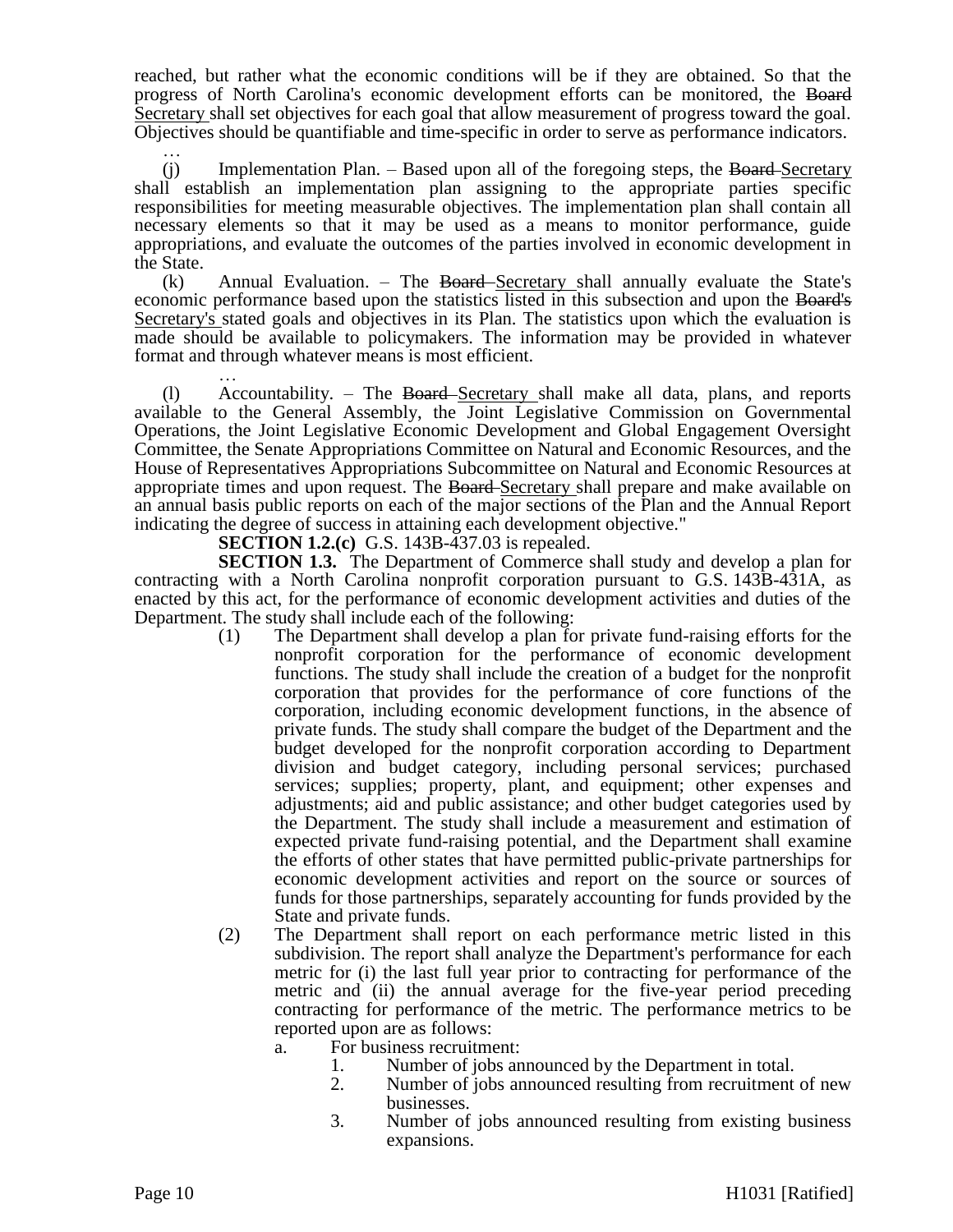- 4. Total U.S. dollar amount of investment resulting from new projects.
- 5. Total U.S. dollar amount of investment resulting from recruitment of new businesses.
- 6. Total U.S. dollar amount of investment resulting from existing business expansions.
- 7. Total U.S. dollar amount of foreign direct investment.
- b. For business services:
	- 1. Number of existing businesses receiving support.
	- 2. Number of Business Services Team leads that lead to an expansion of existing businesses.
	- 3. Number of businesses receiving export assistance.
	- 4. Total U.S. dollar amount of exports by assisted companies.
- c. For tourism and marketing:
	- 1. Number of consumer inquiries about travel to North Carolina.
	- 2. Total U.S. dollar amount of spending by visitors while in North Carolina.
	- 3. Total U.S. dollar amount of State and local tax revenues resulting from visitors' spending while in North Carolina.
	- 4. Number of business inquiries for business relocation, investment, and expansion.
- d. Any other information or performance metrics allowing comparison between departmental and corporate performance for any other economic development division in the Department for which the Department contracts for performance with a North Carolina nonprofit corporation pursuant to this act.
- e. Any other information or performance metrics deemed useful or necessary by the Department in the listed areas or other areas.

The Department shall make a report to the Office of State Budget Management, to the Joint Legislative Commission on Governmental Operations, to the Joint Legislative Economic Development and Global Engagement Oversight Committee, and to the Fiscal Research Division no later than December 1, 2014.

The Department shall require the nonprofit corporation to include in each report mandated by G.S.  $143B-431A(e)(2)$  an analysis of the corporation's performance and a comparison to departmental performance using the same performance metrics studied and reported by the Department, as required by subdivision (2) of this section.

# **SECTION 1.4.** G.S. 126-5 reads as rewritten:

## "**§ 126-5. Employees subject to Chapter; exemptions.**

- … (c2) The provisions of this Chapter shall not apply to:
	- … (5) Officers, employees, and members of the governing board of a North Carolina nonprofit corporation with which the Department of Commerce has contracted pursuant to the authority granted in G.S. 143B-431A.
- … (d) (1) Exempt Positions in Cabinet Department. – Subject to the provisions of this Chapter, which is known as the State Personnel Act, the Governor may designate a total of 1,000 exempt positions throughout the following departments:
	- … (2b) Designation of Liaison Positions. **–** Liaisons to the Collaboration for Prosperity Zones set out in G.S. 143B-28.1 for the Departments of Commerce, Environment and Natural Resources, and Transportation are designated as exempt. …."

**SECTION 1.5.** Section 15.7A of S.L. 2013-360 is repealed.

**SECTION 1.6.** Section 1.5 of this act is effective when it becomes law. The remainder of this Part becomes effective July 1, 2014.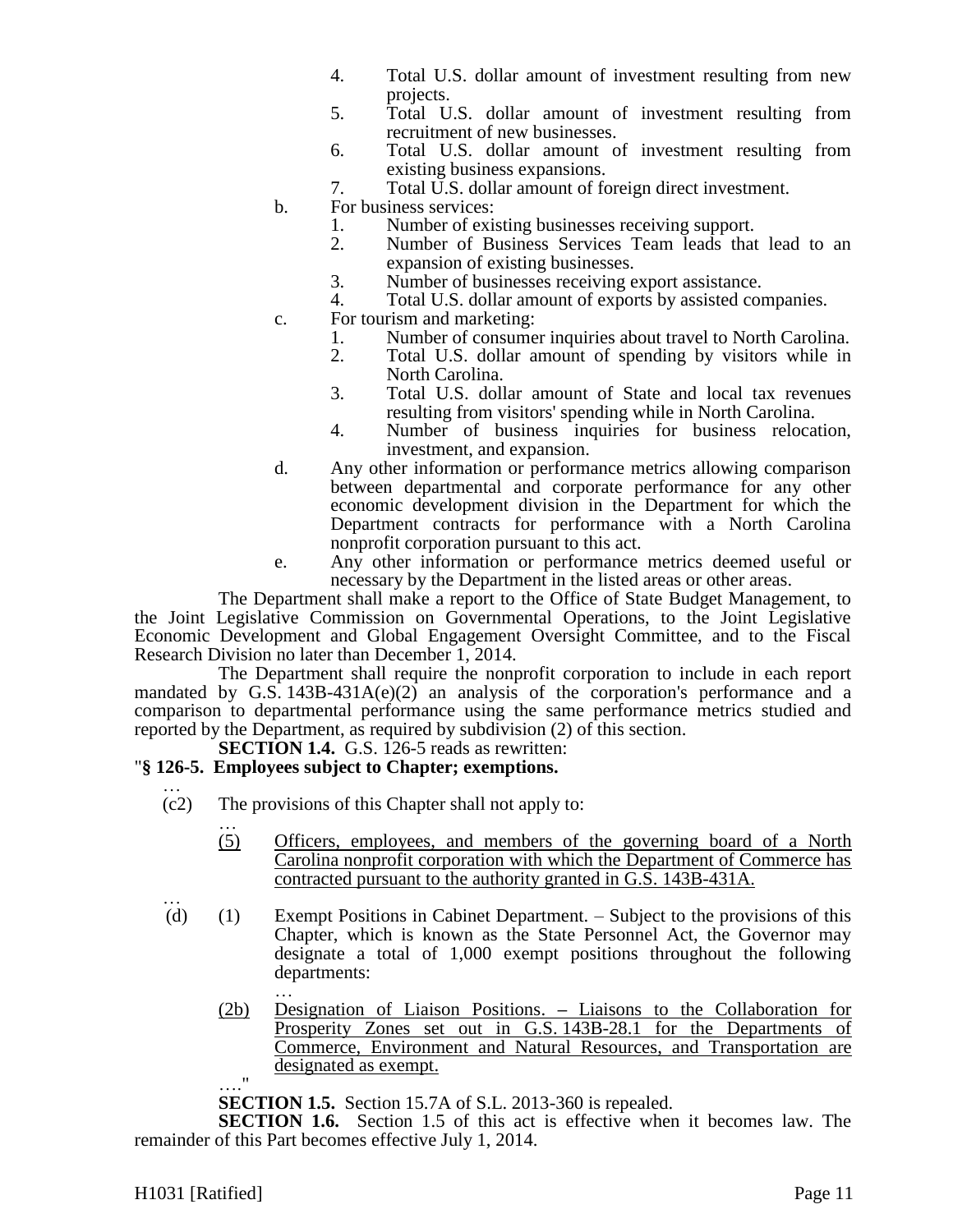## **PART II. MODIFY NORTH CAROLINA BOARD OF SCIENCE AND TECHNOLOGY**

**SECTION 2.1.** Part 18 of Article 10 of Chapter 143B of the General Statutes reads as rewritten:

"Part 18. North Carolina Board of Science and Technology. Science, Technology, and Innovation.

## "**§ 143B-472.80. North Carolina Board of Science and Technology; Science, Technology, and Innovation; creation; powers and duties.**

The North Carolina Board of Science and Technology Science, Technology, and Innovation of the Department of Commerce is created. The Board has the following powers and duties:

… (4) To advise and make recommendations to the Governor, the General Assembly, the Secretary of Commerce, and the Economic Development **Board** any North Carolina nonprofit corporation with which the Department of Commerce contracts pursuant to G.S. 143B-431A on the role of science and technology science, technology, and innovation in the economic growth and development of North Carolina.

#### … "**§ 143B-472.81. North Carolina Board of Science and Technology; Science, Technology, and Innovation; membership; organization; compensation; staff services.**

(a) The North Carolina Board of <del>Science and Technology</del>-Science, Technology, and Innovation consists of the Governor, the Secretary of Commerce, and  $17-23$  members appointed as follows: the Governor shall appoint one member from the University of North Carolina at Chapel Hill, one member from North Carolina State University at Raleigh, and two members from other components of the University of North Carolina, one of which shall be from a historically black college or university, all nominated by the President of the University of North Carolina; one member from Duke University, nominated by the President of Duke University; one member from a private college or university, other than Duke University, in North Carolina, nominated by the President of the Association of Private Colleges and Universities; one member of the North Carolina Community College System; one member representing K-12 public education; one member from the Research Triangle Institute, nominated by the executive committee of the board of that institute; one member from the Microelectronics Center of North Carolina, nominated by the executive committee of the board of that center; one member from the North Carolina Biotechnology Center, nominated by the executive committee of the board of that center; four six members from private industry in North Carolina, at least one of whom shall be a professional engineer registered pursuant to Chapter 89C of the General Statutes or a person who holds at least a bachelors degree in engineering from an accredited college or university; and two members from public agencies in North Carolina. Carolina; and seven at-large members. Two members shall be appointed by the General Assembly, one shall be appointed upon the recommendation of the President Pro Tempore of the Senate, and one shall be appointed upon the recommendation of the Speaker of the House of Representatives in accordance with G.S. 120-121. The nominating authority for any vacancy on the Board among members appointed by the Governor shall submit to the Governor two nominations for each position to be filled, and the persons so nominated shall represent different disciplines.

## **SECTION 2.2.** G.S. 143B-437.80 reads as rewritten:

## "**§ 143B-437.80. North Carolina SBIR/STTR Incentive Program.**

Program. – There is established the North Carolina SBIR/STTR Incentive Program to be administered by the North Carolina Board of Science and Technology.Science, Technology, and Innovation. In order to foster job creation and economic development in the State, the Board may provide grants to eligible businesses to offset costs associated with applying to the United States Small Business Administration for Small Business Innovative Research (SBIR) grants or Small Business Technology Transfer Research (STTR) grants. The grants shall be paid from the One North Carolina Small Business Account established in G.S. 143B-437.71. …

(c) Grant. – The North Carolina Board of Seience and TechnologyScience, Technology, and Innovation may award grants to reimburse an eligible business for up to fifty percent (50%)

…."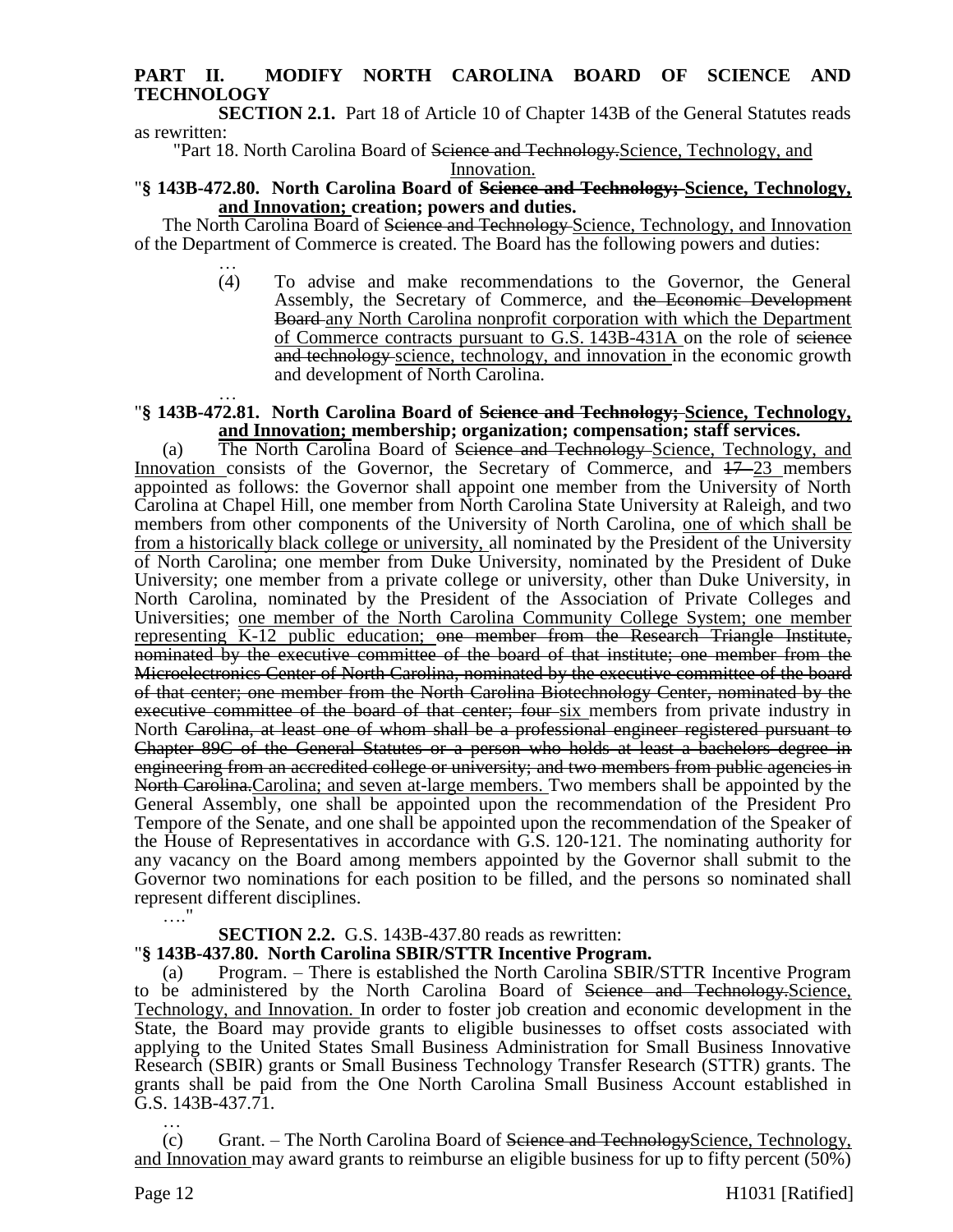of the costs of preparing and submitting a SBIR/STTR Phase I proposal, up to a maximum of three thousand dollars (\$3,000). A business may receive only one grant under this section per year. A business may receive only one grant under this section with respect to each federal proposal submission. Costs that may be reimbursed include costs incurred directly related to preparation and submission of the grant such as word processing services, proposal consulting fees, project-related supplies, literature searches, rental of space or equipment related to the proposal preparation, and salaries of individuals involved with the preparation of the proposals. Costs that shall not be reimbursed include travel expenses, large equipment purchases, facility or leasehold improvements, and legal fees.

(d) Application. – A business shall apply, under oath, to the North Carolina Board of Science and Technology Science, Technology, and Innovation for a grant under this section on a form prescribed by the Board that includes at least all of the following:

#### **SECTION 2.3.** G.S. 143B-437.81 reads as rewritten:

…."

#### "**§ 143B-437.81. North Carolina SBIR/STTR Matching Funds Program.**

(a) Program. – There is established the North Carolina SBIR/STTR Matching Funds Program to be administered by the North Carolina Board of <del>Science and Technology.</del> Science, Technology, and Innovation. In order to foster job creation and economic development in the State, the Board may provide grants to eligible businesses to match funds received by a business as a SBIR or STTR Phase I award and to encourage businesses to apply for Phase II awards.

… (c) Grant. – The North Carolina Board of Science and Technology Science, Technology, and Innovation may award grants to match the funds received by a business through a SBIR/STTR Phase I proposal up to a maximum of one hundred thousand dollars (\$100,000). Seventy-five percent (75%) of the total grant shall be remitted to the business upon receipt of the SBIR/STTR Phase I award and application for funds under this section. Twenty-five percent (25%) of the total grant shall be remitted to the business upon submission by the business of the Phase II application to the funding agency and acceptance of the Phase I report by the funding agency. A business may receive only one grant under this section per year. A business may receive only one grant under this section with respect to each federal proposal submission. Over its lifetime, a business may receive a maximum of five awards under this section.

(d) Application. – A business shall apply, under oath, to the North Carolina Board of Science and Technology Science, Technology, and Innovation for a grant under this section on a form prescribed by the Board that includes at least all of the following:

…." **SECTION 2.4.** This Part becomes effective July 1, 2014.

#### **PART III. CREATION OF COLLABORATION FOR PROSPERITY ZONES**

**SECTION 3.1.** Intent to create Collaboration for Prosperity Zones. – It is the intent of the General Assembly to establish geographically uniform zones in this State to facilitate collaborative and coordinated planning and use of resources, to improve cooperation with other governmental and nonprofit entities at the local and regional level, to facilitate administrative efficiencies within State government, to receive advice on economic development issues by local boards established by a North Carolina nonprofit corporation with which the Department of Commerce contracts, and, to the extent feasible, to establish one-stop sources in each region for citizens and businesses seeking State services at a regional level.

**SECTION 3.2.** Article 1 of Chapter 143B of the General Statutes is amended by adding a new section to read:

#### "**§ 143B-28.1. Create Collaboration for Prosperity Zones.**

For purposes of enhanced collaboration and cooperation between governmental agencies, planning, use of resources, and improved efficiency at a regional level, the State is hereby divided into eight permanent zones as follows:

> (1) Western Region, consisting of Buncombe, Cherokee, Clay, Graham, Haywood, Henderson, Jackson, Macon, Madison, Polk, Rutherford, Swain, and Transylvania Counties.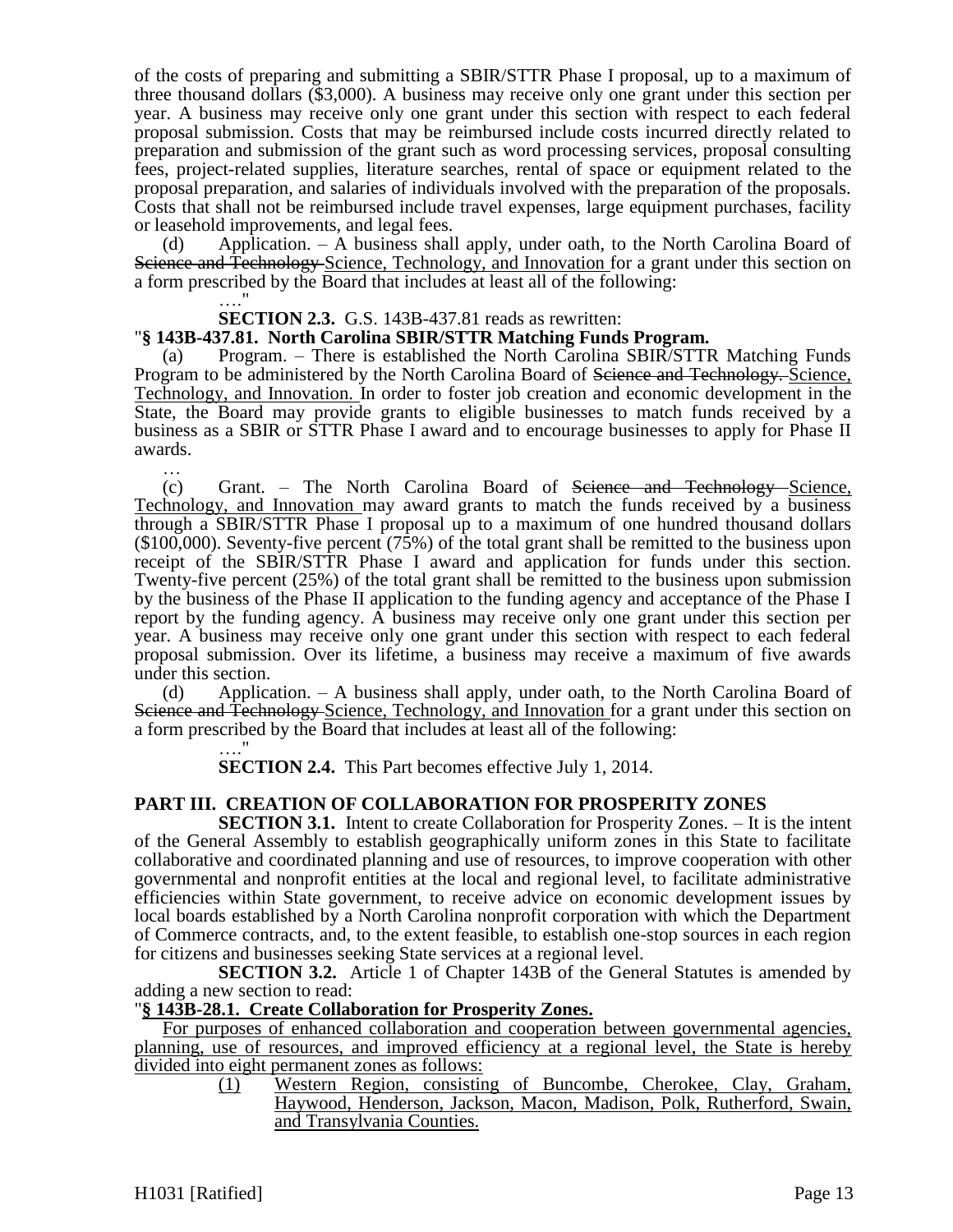- (2) Northwest Region, consisting of Alleghany, Ashe, Alexander, Avery, Burke, Caldwell, Catawba, McDowell, Mitchell, Watauga, Wilkes, and Yancey Counties.
- (3) Southwest Region, consisting of Anson, Cabarrus, Cleveland, Gaston, Iredell, Lincoln, Mecklenburg, Rowan, Stanly, and Union Counties.
- (4) Piedmont-Triad (Central) Region, consisting of Alamance, Caswell, Davidson, Davie, Forsyth, Guilford, Randolph, Rockingham, Stokes, Surry, and Yadkin Counties.
- (5) North Central Region, consisting of Chatham, Durham, Edgecombe, Franklin, Granville, Harnett, Johnston, Lee, Nash, Orange, Person, Vance, Wake, Warren, and Wilson Counties.
- (6) Sandhills (South Central) Region, consisting of Bladen, Columbus, Cumberland, Hoke, Montgomery, Moore, Richmond, Robeson, Sampson, and Scotland Counties.
- (7) Northeast Region, consisting of Beaufort, Bertie, Camden, Chowan, Currituck, Dare, Gates, Halifax, Hertford, Hyde, Martin, Northampton, Pasquotank, Perquimans, Pitt, Tyrrell, and Washington Counties.
- (8) Southeast Region, consisting of Brunswick, Carteret, Craven, Duplin, Greene, Jones, Lenoir, New Hanover, Onslow, Pamlico, Pender, and Wayne

**Counties.**"<br>**SECTION 3.3.** The Departments of Commerce, Environment and Natural Resources, and Transportation, the Community Colleges System Office, and the State Board of Education shall, by January 1, 2015, report to the Joint Legislative Commission on Governmental Operations, the Senate Appropriations/Base Budget Committee, and the House Appropriations Committee on how they plan to establish Collaboration for Prosperity Zones as defined by this act.

**SECTION 3.4.** G.S. 115C-65 reads as rewritten:

#### "**§ 115C-65. State divided into districts.**

The State of North Carolina shall be divided into eight educational districts districts, which shall match the composition of the zones set forth in G.S. 143B-28.1.embracing the counties herein set forth:

## **FIRST DISTRICT**

Beaufort, Bertie, Camden, Chowan, Currituck, Dare, Gates, Hertford, Hyde, Martin, Pasquotank, Perquimans, Pitt, Tyrrell, Washington.

#### **SECOND DISTRICT**

Brunswick, Carteret, Craven, Duplin, Greene, Jones, Lenoir, New Hanover, Onslow, Pamlico, Pender, Sampson, Wayne.

#### **THIRD DISTRICT**

Durham, Edgecombe, Franklin, Granville, Halifax, Johnston, Nash, Northampton, Vance, Wake, Warren, Wilson.

## **FOURTH DISTRICT**

Bladen, Columbus, Cumberland, Harnett, Hoke, Lee, Montgomery, Moore, Richmond, Robeson, Scotland.

#### **FIFTH DISTRICT**

Alamance, Caswell, Chatham, Davidson, Forsyth, Guilford, Orange, Person, Randolph, Rockingham, Stokes.

## **SIXTH DISTRICT**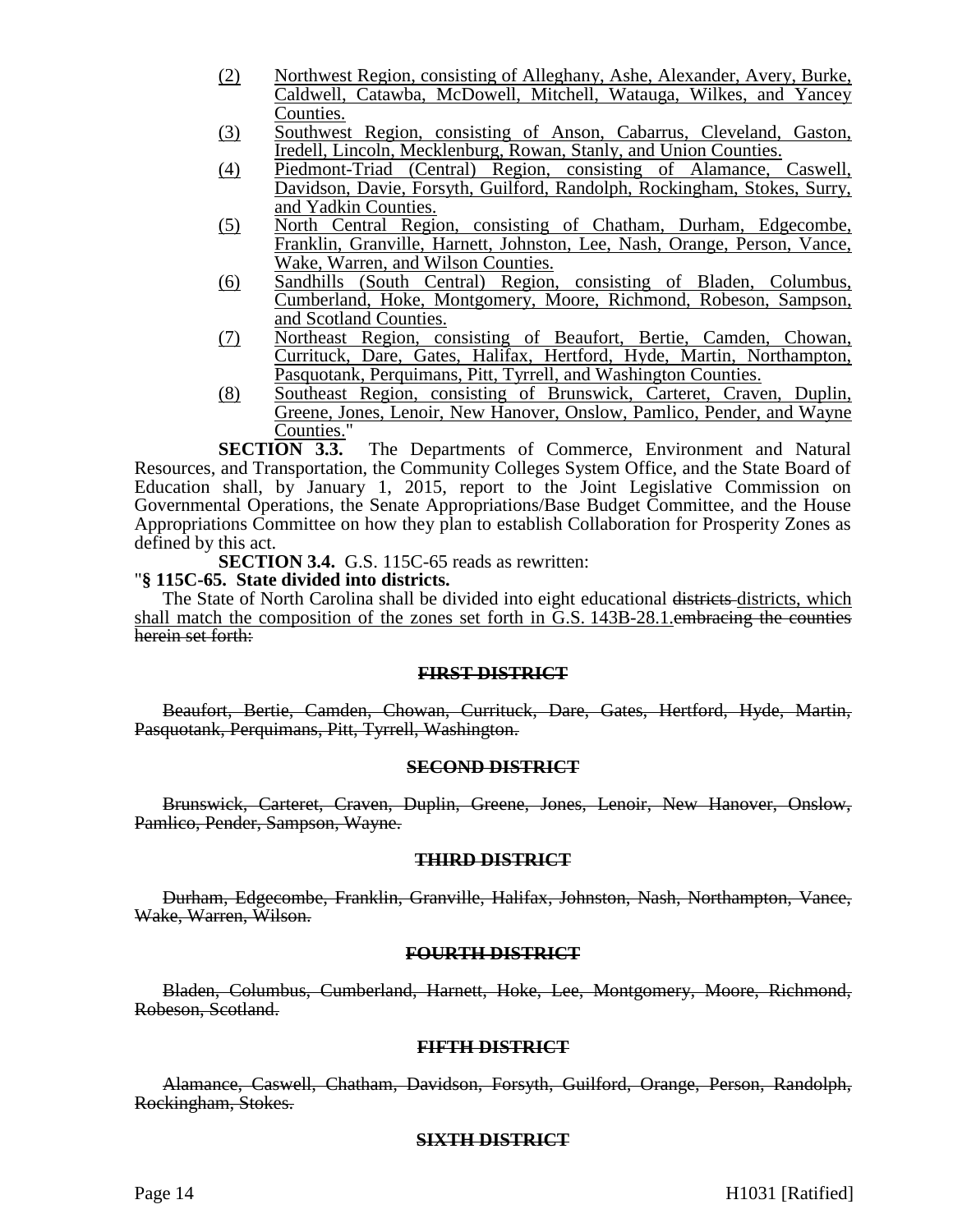Anson, Cabarrus, Cleveland, Gaston, Lincoln, Mecklenburg, Stanly, Union.

#### **SEVENTH DISTRICT**

Alexander, Alleghany, Ashe, Avery, Burke, Caldwell, Catawba, Davie, Iredell, Rowan, Surry, Watauga, Wilkes, Yadkin.

#### **EIGHTH DISTRICT**

Buncombe, Cherokee, Clay, Graham, Haywood, Henderson, Jackson, Macon, Madison, McDowell, Mitchell, Polk, Rutherford, Swain, Transylvania, Yancey."

**SECTION 3.5.** Section 3.4 of this act becomes effective April 1, 2015. Members of the State Board of Education appointed by the Governor and confirmed by the General Assembly prior to 2015 with terms ending in 2017, 2019, and 2021 shall be designated as the appointees of the following districts for the remainder of the member's current term:

- a. Western Region: Wayne McDevitt
- b. Southwest Region: Gregory Alcorn
- c. Piedmont Triad (Central) Region: A.L. Collins
- d. Sandhills (South Central) Region: Olivia Oxendine
- e. Northeast Region: Rebecca Taylor
- f. Southeast Region: Reginald Kenan

The remainder of this Part becomes effective July 1, 2014.

## **PART IV. REQUIRE AT LEAST ONE LIAISON IN EACH COLLABORATION FOR PROSPERITY ZONE**

**SECTION 4.1.** No later than January 1, 2015, the Departments of Commerce, Environment and Natural Resources, and Transportation shall have at least one employee physically located in the same office in each of the Collaboration for Prosperity Zones set out in G.S. 143B-28.1 to serve as that department's liaison with the other departments and with local governments, schools and colleges, planning and development bodies, and businesses in that zone. The departments shall jointly select the office. For purposes of this Part, the Department of Commerce may contract with a North Carolina nonprofit corporation pursuant to G.S. 143B-431A, as enacted by this act, to fulfill the departmental liaison requirements for each office in each of the Collaboration for Prosperity Zones.

No later than January 1, 2015, the Community Colleges System Office shall designate at least one representative from a community college or from the Community Colleges System Office to serve as a liaison in each Collaboration for Prosperity Zone for the community college system, the community colleges in the zone, and other educational agencies and schools within the zone. A liaison may be from a business center located in a community college. These liaisons are not required to be collocated with the liaisons from the Departments of Commerce, Environment and Natural Resources, and Transportation.

No later than January 1, 2015, the State Board of Education shall designate at least one representative from a local school administrative unit or from the Department of Public Instruction to serve as a liaison in each Collaboration for Prosperity Zone for the local school administrative units and other public schools within the zone. These liaisons are not required to be collocated with the liaisons from the Departments of Commerce, Environment and Natural Resources, and Transportation.

**SECTION 4.2.** In addition to other related tasks assigned by their respective agencies, liaisons in each Collaboration for Prosperity Zone shall work to enhance collaboration and cooperation between their departments and other State agencies, local governmental agencies, and other regional public and nonprofit entities. The liaisons from the Departments of Environment and Natural Resources and Transportation shall work to consolidate and simplify the process for citizens and businesses seeking permits from their respective agencies. The liaisons from the Department of Commerce shall be used to support local economic development efforts, to coordinate such efforts, and to coordinate the Department of Commerce's activities within each Collaboration for Prosperity Zone. The liaisons from the community college system and local school administrative units shall work closely with the Department of Commerce and other State and local governmental agencies and local businesses in the zone to promote job development through career technical education.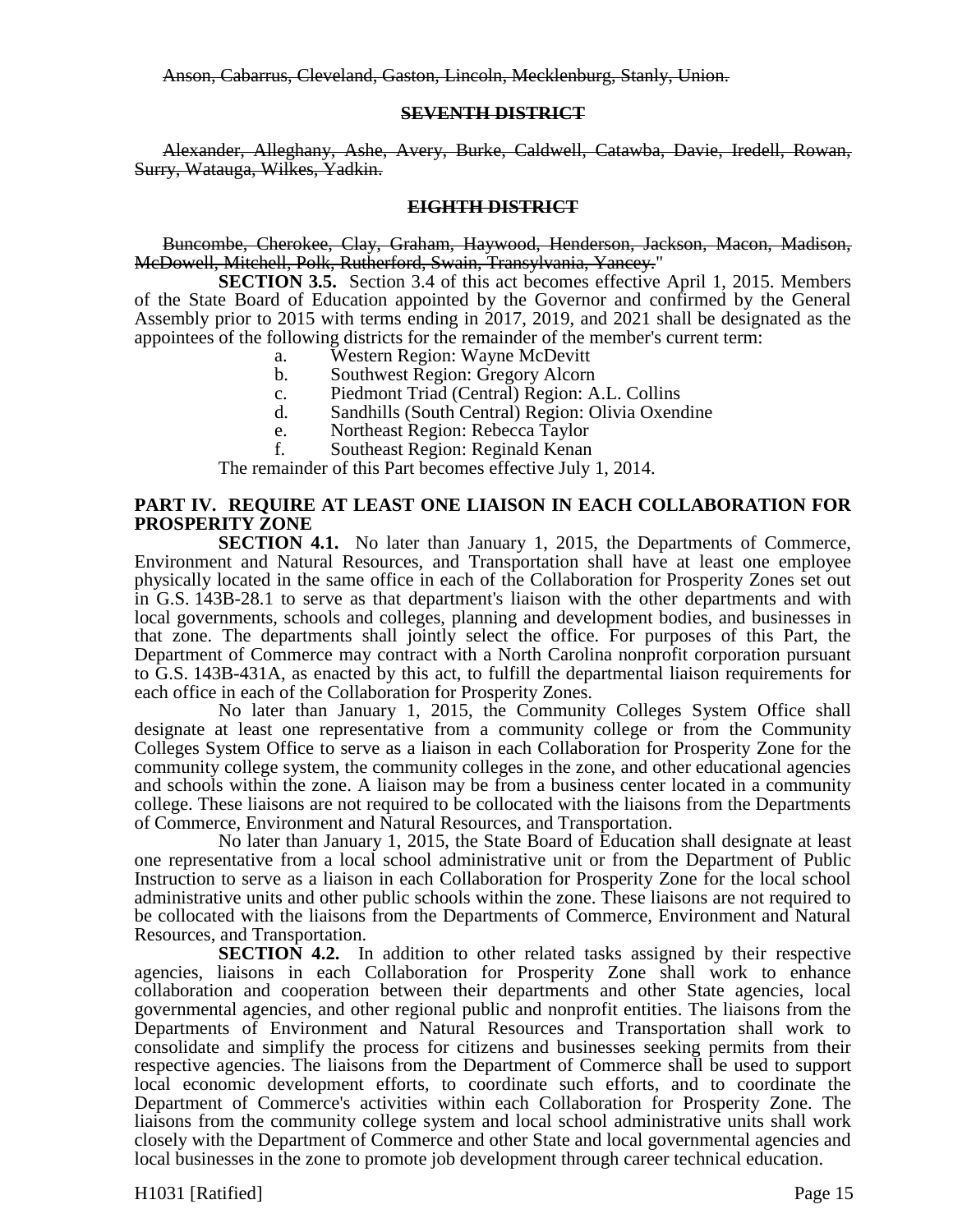**SECTION 4.3.(a)** The Departments of Transportation and Environment and Natural Resources shall jointly report to the Office of State Budget and Management, the Joint Legislative Commission on Governmental Operations, the Joint Legislative Transportation Oversight Committee, the Environmental Review Commission, the Senate Appropriations/Base Budget Committee, and the House Appropriations Committee, as follows:

- (1) No later than January 1, 2015, on the establishment of collocated liaisons within each Collaboration for Prosperity Zone and a description of the activities the liaisons have been assigned to perform.
- (2) No later than April 1, 2015, on the activities of the liaisons, specifically any activities undertaken that resulted in enhanced collaboration and coordination with the other Department and with other governmental agencies, improved administrative efficiencies, and any steps taken to make services to citizens and businesses within each zone more efficient, economical, and user-friendly.

**SECTION 4.3.(b)** The Community Colleges System Office and the State Board of Education shall each report to the Office of State Budget and Management, the Joint Legislative Commission on Governmental Operations, the Joint Legislative Education Oversight Committee, the Senate Appropriations/Base Budget Committee, and the House Appropriations Committee, as follows:

- (1) No later than January 1, 2015, on the establishment of liaisons within each Collaboration for Prosperity Zone and a description of the activities the liaisons have been assigned to perform.
- (2) No later than April 1,  $\overline{2015}$ , on the activities of the liaisons, specifically any activities undertaken that resulted in enhanced collaboration and coordination with other governmental agencies, improved planning on use of educational resources, and improved administrative efficiencies.

**SECTION 4.3.(c)** The Department of Commerce shall include in its first report under G.S. 143B-431A(f), as enacted by this act, a report on the establishment and activities of its liaisons in each Collaboration for Prosperity Zone. The Department of Commerce shall send a copy of this report to the Office of State Budget and Management, the Senate Appropriations/Base Budget Committee, and the House Appropriations Committee.

**SECTION 4.4.** The Departments of Commerce, Environment and Natural Resources, and Transportation, the Community Colleges System Office, and the State Board of Education shall use funds available to carry out the requirements of this section. Nothing in this act shall be construed as an authorization for payment of additional compensation for persons serving as liaisons.

**SECTION 4.5.** This Part becomes effective July 1, 2014, and expires July 1, 2018.

## **PART V. GENERAL ASSEMBLY REVIEW OF REPORTS**

**SECTION 5.** It is the intent of the General Assembly to receive and review the reports required by Section 4.3 of this act concerning the creation of the Collaboration for Prosperity Zones and to use those reports to further address the following topics:

- (1) Enhancing collaboration and cooperation between State and other governmental agencies in order to streamline and improve services to citizens and businesses, to make such services more user-friendly, and to implement collaborative and cooperative interagency measures to enhance access to services.
- (2) Reducing barriers faced by citizens and businesses in accessing services that are unnecessarily caused by agency specialization, which may produce a "silo mentality."
- (3) Additional recommendations regarding liaison personnel, including expanding the requirement to other State departments.
- (4) Ways to integrate collaboration between educational institutions in each Collaboration for Prosperity Zone on the one hand and other governmental agencies and local businesses on the other.
- (5) Requiring the establishment of interagency one-stop shops in each Collaboration for Prosperity Zone.
- (6) Consolidating programs or services.
- (7) Cross-training employees.